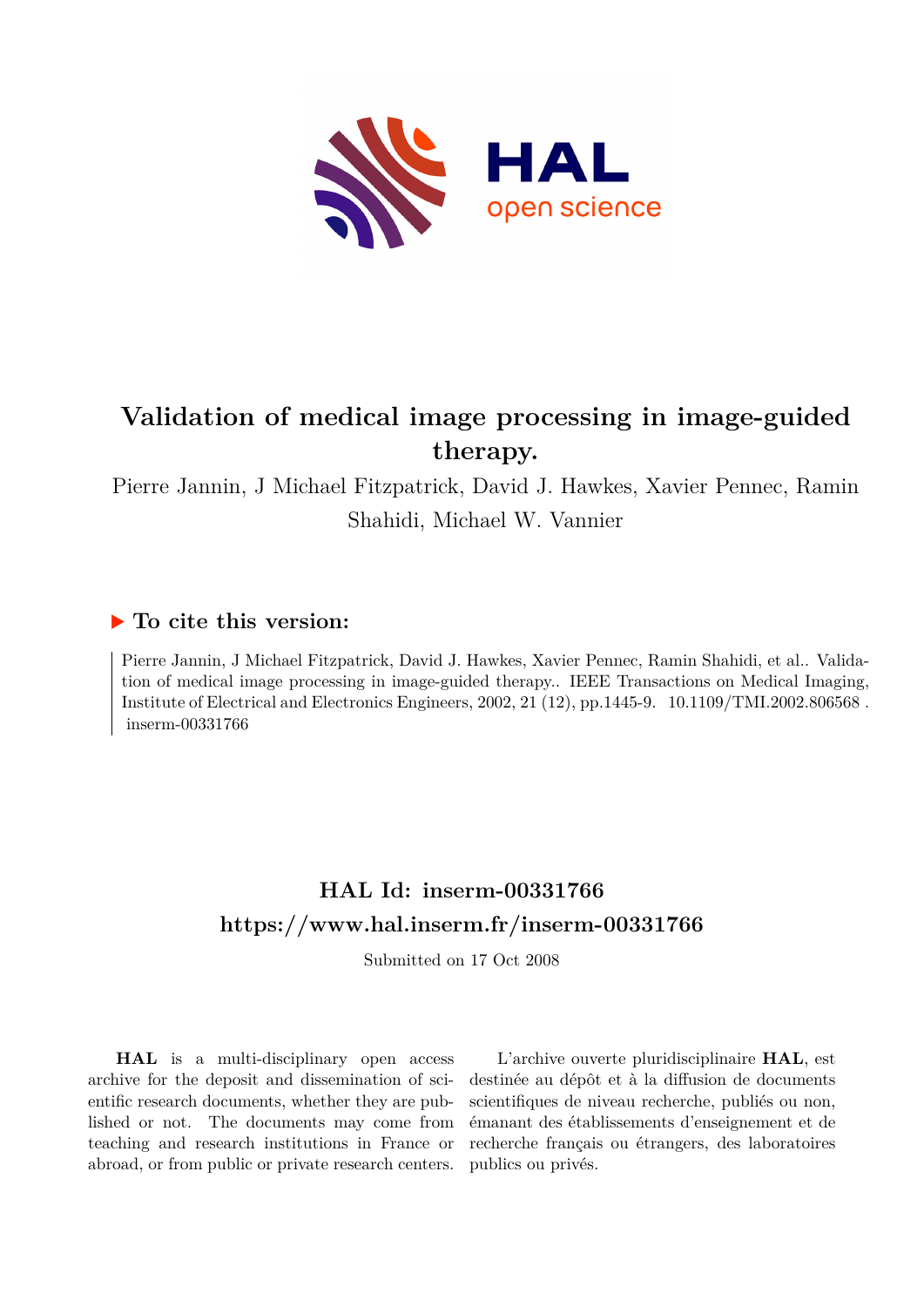# Validation of Medical Image Processing in Image-guided Therapy

Pierre Jannin, J.Michael Fitzpatrick, Dave J. Hawkes, Xavier Pennec, Ramin Shahidi, and Michael W. Vannier

*Abstract***—Do we need an abstract ?.**

*Index Terms***— Do we need these key words ? Validation, performance evaluation, image guided therapy, medical image processing.**

#### I. INTRODUCTION

linical use of image-guided therapy (IGT) systems has Clinical use of image-guided therapy (IGT) systems has grown this last decade, creating the need for a common and rigorous validation methodology, as reported in recent workshops and conferences [1,2,3,4,5,6]. One key characteristic of IGT systems is that they employ medical image processing methods (e.g. segmentation, registration, visualization, calibration). As a result of this intrinsic structure, validation of IGT systems should include both individual validation of these components, validation of the overall system and a study of how uncertainties propagate through the entire image guided therapy process. Significant progress has been made on IGT system validation recently. Today almost all peer-reviewed publications reporting on the development of new medical image processing methods include a validation section, but this was not always true in the past.

Validation of a medical image processing method allows its intrinsic characteristics to be highlighted, as well as evaluation of its performance and limitations. Moreover, validation clarifies the potential clinical contexts or applications that the method may serve. Validation may also demonstrate a method's clinical added value as well as to estimate social or economic impact. However, standardization of validation processes is required in order to compare various IGT systems. Validation tests can facilitate the user's task of

Manuscript received November 9, 2002. **Do we have to reference here the white paper in the proceedings of CARS ?**

R. Shahidi

determining whether a particular system meets a given set of clinical requirements.

This short editorial identifies the principal requirements of IGT system validation and encourages the medical imaging community to develop a common methodology so we may all share analyses and results in this topic.

#### II. VALIDATION

IGT system validation is a special case of health care technology assessment (HCTA). Goodman [7] defines the HCTA as the "process of examining or evaluating and reporting properties, effects and/or impact of a medical technology". Goodman divides this process into the following steps: 1) identify assessment topics, 2) clearly specify assessment problem or question (i.e. assessment objective), 3) determine locus of assessment, 4) retrieve available evidence, 5) collect new primary data, 6) interpret evidence, 7) synthesize evidence, 8) formulate findings and recommendations, 9) disseminate findings and recommendations, 10) monitor impact.

In a transversal approach, the efficacy of diagnostic imaging systems is evaluated at six main levels that span the range from technical performance to societal value [8]. The six levels of efficacy evaluation include: 1) technical capacity, 2) diagnostic accuracy, 3) diagnostic impact (i.e. improvement of diagnosis), 4) therapeutic impact (i.e. influence in the selection and delivery of the treatment), 5) patient outcome (i.e. improvement of the health of the patient), 6) societal impact (e.g. cost effectiveness). An evaluation study must consider only one level at a time but a whole evaluation study should theoretically address all these levels separately.

A key characteristic of IGT systems is that various medical image processing methods are encountered in all stages of an IGT process, in pre-planning, planning, simulation, treatment delivery and post treatment control. These methods have to be validated separately, as well as the overall system. In this paper, we will primarily focus on the two first validation levels. The other levels apply to IGT systems, and should be addressed, but require different skills, and they are beyond the scope of the IGT domain that concerns most engineers and physicists.

*Corresponding author*: P. Jannin is with the IDM Laboratory from the Medical School, University of Rennes, Rennes, 35043 Rennes Cedex, France (phone +33-2234588; fax +33-2234586; e-mail: pierre.jannin@univrennes1.fr).

J.M. Fitzpatrick is with the Department of Computer Science, Vanderbilt University, Nashville, TN 37235 USA (email: jmf@vuse.vanderbilt.edu).

D. J. Hawkes is with

X. Pennec is with the Epidaure group from INRIA institute, Sophia-Antipolis, France (e-mail: ).

M. W. Vannier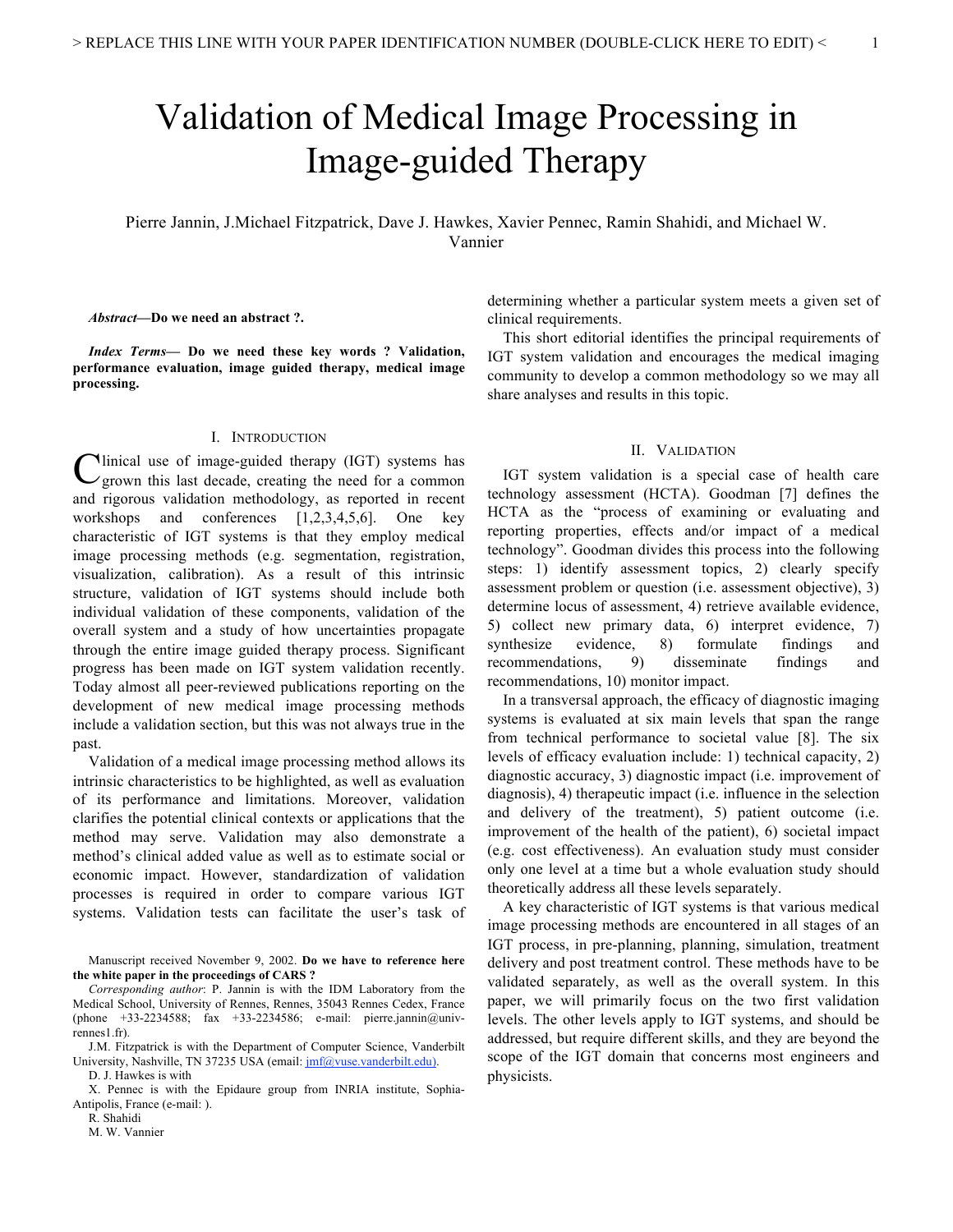#### III. CRITERIA OF VALIDATION

Validation requires the application of defined criteria to a device or process. Common examples of validation criteria which may be applicable to IGT include:

Accuracy: Goodman [7] defines accuracy as the "degree to which a measurement is true or correct". For each sample of experimental data local accuracy is defined as the difference between computed values and theoretical values, i.e., known from a ground truth. This difference is generally referred to as local error. Under specific assumptions, a global accuracy value can be computed for the entire data set from a combination of local accuracy values.

Precision and Reproducibility or Reliability: Precision of a process is the resolution at which its results are repeatable, i.e., the value of the random fluctuation in the measurement made by the process. Precision is intrinsic to this process. This value is generally expressed in the parameter space. Goodman defines reliability as "the extent to which an observation that is repeated in the same, stable population yields the same result".

Robustness: The robustness of a method refers to its performance in the presence of disruptive factors such as intrinsic data variability, pathology, or inter-individual anatomic or physiologic variability.

Both precision and robustness computations may or may not required a ground truth. For instance repeatability studies may examine the intrinsic distribution error (e.g. mean value and standard deviation).

Consistency or closed loops: This criterion is mainly studied in image registration validation [9,10,11], by studying the effects of the composition of n transformations that forms a circuit:  $T_{n1}$  ° ... °  $T_{23}$  °  $T_{12}$ . The consistency is a measure of the difference of the composition from the identity. This criterion does not required any ground truth.

Others criteria from algorithmic evaluation could be addressed (e.g. fault detection, code verification, algorithmic proof).

Fault Detection: This is the ability of a method to detect by itself when it succeeds (e.g. result is within a given accuracy) or fails.

Functional complexity and computation time: These are characteristics of method implementation. Functional complexity concerns the steps that are time-consuming or cumbersome for the operator. It deals both with man-computer interaction and integration in the clinical context and has a relationship with physician acceptance of the system or method. The degree of automation of a method is an important aspect of functional complexity (manual, semi automatic or automatic).

Among the most important validation criteria applied in the U.S. market are those required to receive premarket approval for a medical device from the Food and Drug Administration (FDA). Briefly, the criteria are derived from a legal requirement that the device be show to be safe and effective. If a predicate device exists, the FDA may grant approval (510K) based on substantial equivalence in performance. Otherwise a

Pre Market Approval (PMA) is required consisting in clinical trials (e.g. human studies) for a specific indication. The gold standard for most PMA evaluations is the randomized and blinded multicenter clinical trial, a costly and time-consuming endeavor. For practical reasons, demonstration of feasibility and comparative performance will suffice for journal publication, but not for widespread dissemination and clinical use.

Others factors may have to be studied but are beyond the scope of this paper such as cost/effectiveness ratio, patient acceptance, and outcome factors.

#### IV. VALIDATION REQUIREMENTS

The main categories of requirements concerning validation include: standardization of validation methodology, design of validation data sets and validation metrics [1,2,3,4,5,6,12,13,14].

#### *A. Standardization of validation methodology*

Actual validation methodologies lack standardization. Without standardization it remains difficult to compare the performance of different methods or systems and even occasionally to really understand the results of a validation process. Standardization is also required to perform meta analysis. Furthermore, the standardization of validation processes may be useful in the context of quality management (e.g. FDA approval). Standardization of validation methodology can be facilitated by common (i.e. standardized) characterisation of image processing methods, of the clinical contexts of validation, and of validation procedures.

*1) Characterization of image processing methods*

Common characterization of image processing methods allows describing any method in a generic and standardized fashion from the main characteristics of its process. It begins with a standardized description of the process's components.

*2) Clinical contexts in validation*

The two first stages of an HCTA, as described by Goodman, consist in precisely defining assessment topics (i.e. clinical context of validation) and the assessment objective. Just as the development of new image processing tools in medical imaging requires an accurate study of the clinical context, validation of these new tools has to be performed according to this clinical context. Formalization of the clinical context of validation (also referred as the necessity of "full understanding of problem domain" [5] or "modelling the clinical settings" [14]) is not a trivial task but is essential with regards to clinical relevance. The assessment objective (i.e. goal of the validation study) may be formulated as a hypothesis. The result of the validation process is to confirm or not this hypothesis.

The validation hypothesis can be defined from the specificities of the clinical context of validation. Similarly this hypothesis should be precisely characterized in a standardized fashion. This hypothesis is related to a specific level of evaluation (as defined in paragraph 2.) and is notably defined by the data sets involved in the clinical context and their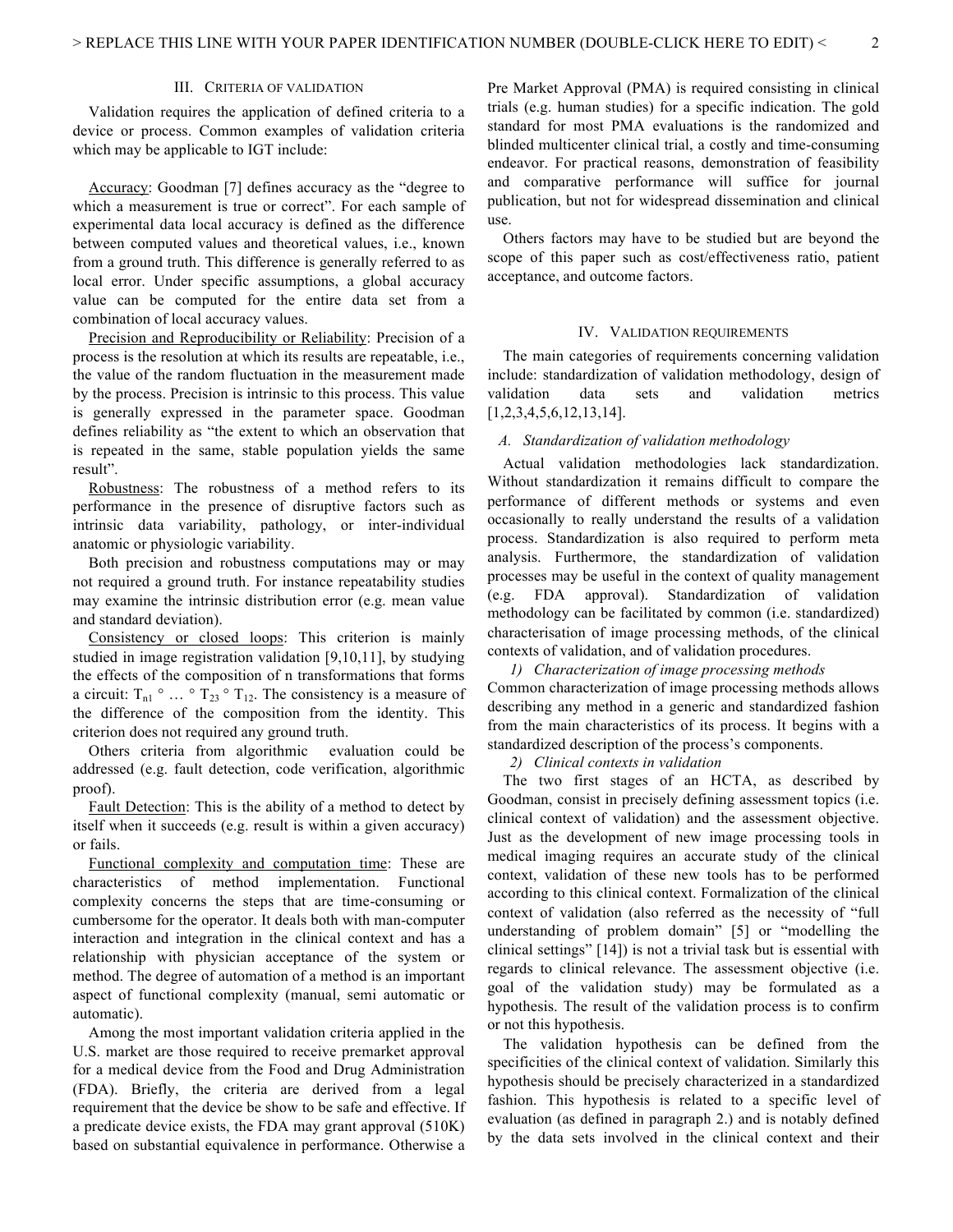intrinsic characteristics (e.g. imaging modalities, spatial resolution, dimensions), by the clinical assumptions related to the data sets or to the patient (e.g. regarding anatomy, physiology and pathology), and by the values related to validation metrics representing required or expected results (e.g. accuracy or resolution values). In medical image registration, one example of a level 1 validation hypothesis may be: "In the context of temporal lobe epilepsy, a particular registration method M based on similarity measurements is able to register 3-D T1-weighted MR images (with a spatial resolution around 2 mm and without any pathological signal) to ictal SPECT (with a spatial resolution around 12 mm and with hyper and/or hypo perfusion areas) with a RMS error (evaluated on points within the brain) that is significantly smaller than the SPECT spatial resolution" [15].

#### *3) Standards for validation procedure*

The need for protocols for validation was sometimes outlined as definition of a "unique standardized terminology of validation or evaluation" [5]. The design of models of evaluation processes [12,13] contributes to this standardization.

We can distinguish the main steps of a gold standard based validation procedure as follows. Validation data sets and parameters are used as input by the method to be validated and by the function used to compute the ground truth. Both computations may introduce errors or uncertainties, which have to be taken into account in the comparison. The output of the method is compared to the ground truth for evaluating or validating the method using comparison metrics (i.e. validation metrics) $A$ . The result of the comparison function provides a quality index also called "figure of merit" which quantifies distances to the ground truth. The results of the comparison are assessed against the hypothesis of the validation process by means of a simple test on threshold or a statistical analysis. This final result provides the result of the validation (i.e. to accept or to reject the hypothesis).

Specific statistical approaches have also investigated validation without gold standard (e.g. for studying robustness and internal accuracy of a registration method [16], for comparing quantitative imaging modalities [17]). These approaches may provide an interesting framework for theoretical validation.

#### *B. Validation data sets*

Some of the most commonly mentioned requirements about validation concern the design of validation data sets, their classification into main families according to the access to the ground truth, and their dissemination through the community [18].

Four main types of validation data sets can be distinguished from absolute ground truth to lack of ground truth: numerical simulations, realistic simulations from clinical data sets, physical phantoms and clinical data sets. The ground truth may be perfectly known, called absolute ground truth (e.g. when using numerical simulations) or may be computed from

the data sets (e.g. when using physical phantoms or clinical data sets especially acquired for validation), or finally the ground truth may not be available (e.g. this may be the case when using clinical data sets obtained from clinical routine); in this case the reference for comparison may be given by observers (e.g. manual segmentation vs. automatic segmentation) or by some a priori clinical knowledge or clinical assumptions. In these last two cases the gold standard is called a bronze standard or fuzzy gold standard. Consequently the computation of the ground truth may introduce some uncertainties, which have to be taken into account in the validation process. As it can be noticed, there is a trade-off between clinical realism of the data sets and easy access to ground truth.

It is also quite clear that the different types of data sets provide data for different levels of evaluation. Numerical simulations allow to study the influence of various parameters on the performances of the method (e.g. amount and type of noise). But this influence may be over or under estimated. Additionally, it may have functional dependencies between models used to simulate data and models (i.e. assumptions) of the image processing method itself [14]. Finally the realism of the simulated data is rarely proven and simulated data as well as physical phantoms do not take often into account the variability encountered in clinical situations. By using physical phantoms the whole acquisition set up is taken into consideration but few of them are multimodal by simulating different physical properties. Anyway, these different types of validation data sets are of complementary nature and study different facets of a method or a system. Therefore, a whole performance evaluation should be theoretically performed using each of these different types of data sets.

Sharing image databases or patient databases helps validation processes and comparison of performances, and allows robustness studies. These databases must include "hard" and unusual cases (e.g. pathological cases) and be regularly updated with new imaging protocols, new modalities and data from new applications. Data bases should also include information about images (e.g. characteristics of the subject, such as age and sex, characteristics of the pathology, and clinical history). However, because clinical validation requires clinical image data sets adapted to the local conditions at clinical institutions, the availability of clinical validation data sets will remain difficult until variations among imaging systems will not be quantified and normalized [13,19]. Access to image data bases along with their clinical information could help the PMA applications process but it raises questions about the ownership and credits on the data, about data format and about quality control of this data.

The experimental conditions defining the validation data sets allow distinguishing effectiveness studies (i.e. benefit of using a technology for a particular problem under general or routine conditions) from efficacy studies (i.e. benefit of using a technology for a particular problem under ideal conditions) [7].

A These validation metrics are chosen according to the validation criterion used in the study.